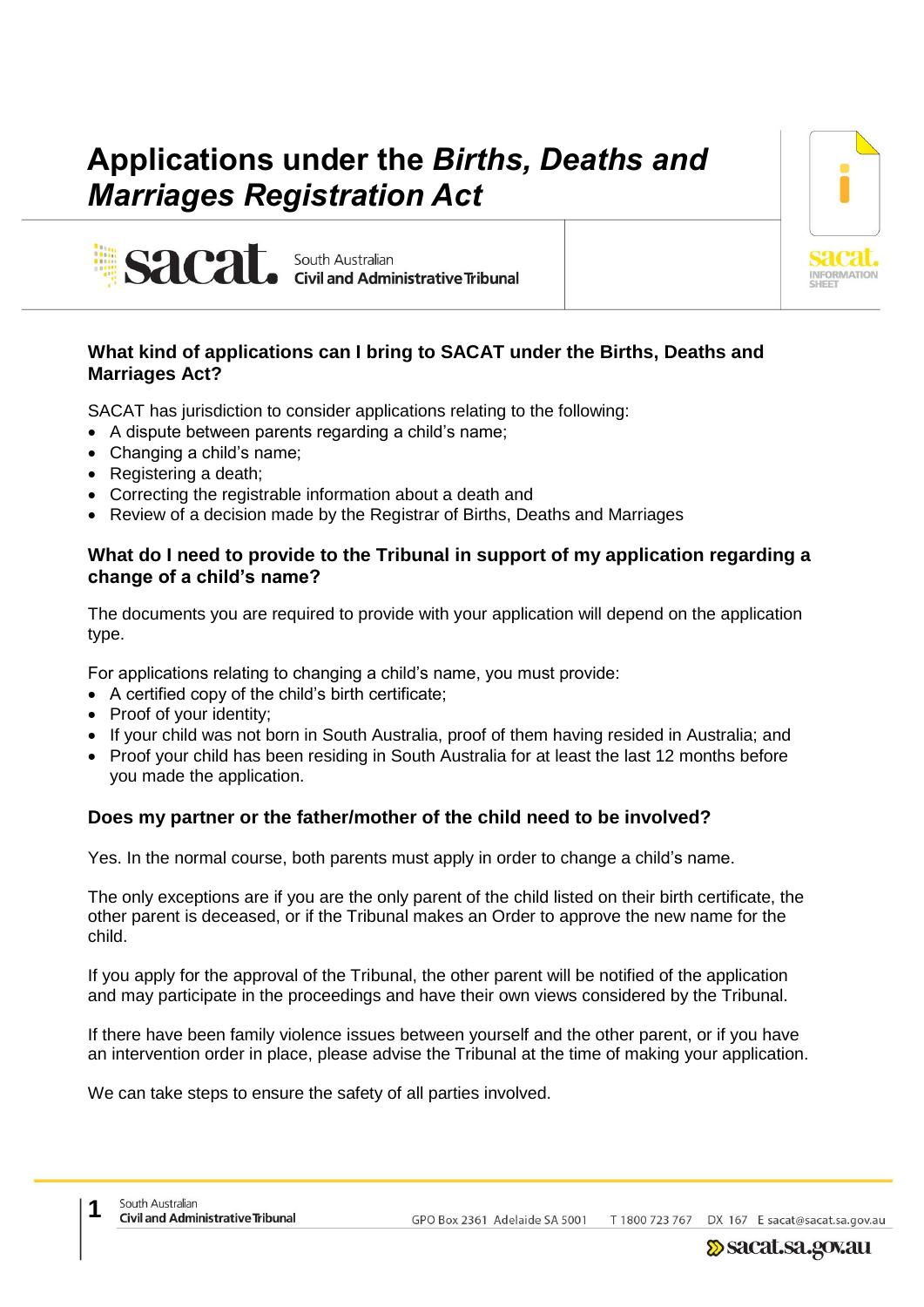# **What if I cannot contact the other parent?**

Unless it is not practicable due to safety concerns, you will need to provide proof of your attempts to contact the other parent in regards to the application.

You will also need to provide copies of all correspondence between you and the other parent regarding the change of name, even if the other parent has not responded.

If necessary, the Tribunal may make directions that you attempt further contact with the other parent or the Tribunal may attempt to make contact with the other parent.

#### **Does my child have to consent to the change of their name?**

Yes, but only if they are capable of understanding the meaning and implications of changing their name.

A qualified person must interview the child to determine if the child can understand the implications of changing their name and, if they can understand, whether they agree to the change.

A qualified person can include a school teacher, a police officer, a medical practitioner or someone else who knows the child but does not have an interest in the matter.

The Tribunal will provide you with a template form for the qualified person to complete. You can access this form on our website – click [here](http://www.sacat.sa.gov.au/upload/Child%20consent%20form%20for%20BDM%20apps_21082018.pdf) to access the form.

The qualified person must also send a covering letter which sets out the context of their interview with the child (see page 2 of the template form for more information).

If the child is not capable of understanding the implication of the name change, approval can still be given by the Tribunal for the change of name. The Tribunal will need to be satisfied that the change of name is in the child's best interests.

## **How do I prove my identity?**

You may provide the Tribunal with a certified copy of a current Driver's Licence, Passport, or other Photo Identification issued by an Australian Government agency.

## **How do I provide a certified copy of documents to the Tribunal?**

The Tribunal will need to retain copies of the relevant documents you give us. You should retain the original copy of documents such as a birth certificate, driver's licence and other identity documents for future use.

Accordingly, you should provide a certified copy of documents to the Tribunal. A Justice of the Peace (JP) can certify documents for you at no cost to you. When meeting a JP you should bring the original document and a photocopy of your documents you would like to be certified. Otherwise, you might be charged a photocopying fee.

JPs are located at most local councils, public libraries or police stations. Alternatively, the Tribunal has a JP who can assist you.

Click [here](https://www.sa.gov.au/topics/rights-and-law/rights-and-responsibilities/justices-of-the-peace/find-a-jp) for information about how to access a JP.

T 1800 723 767 GPO Box 2361 Adelaide SA 5001 DX 167 E sacat@sacat.sa.gov.au

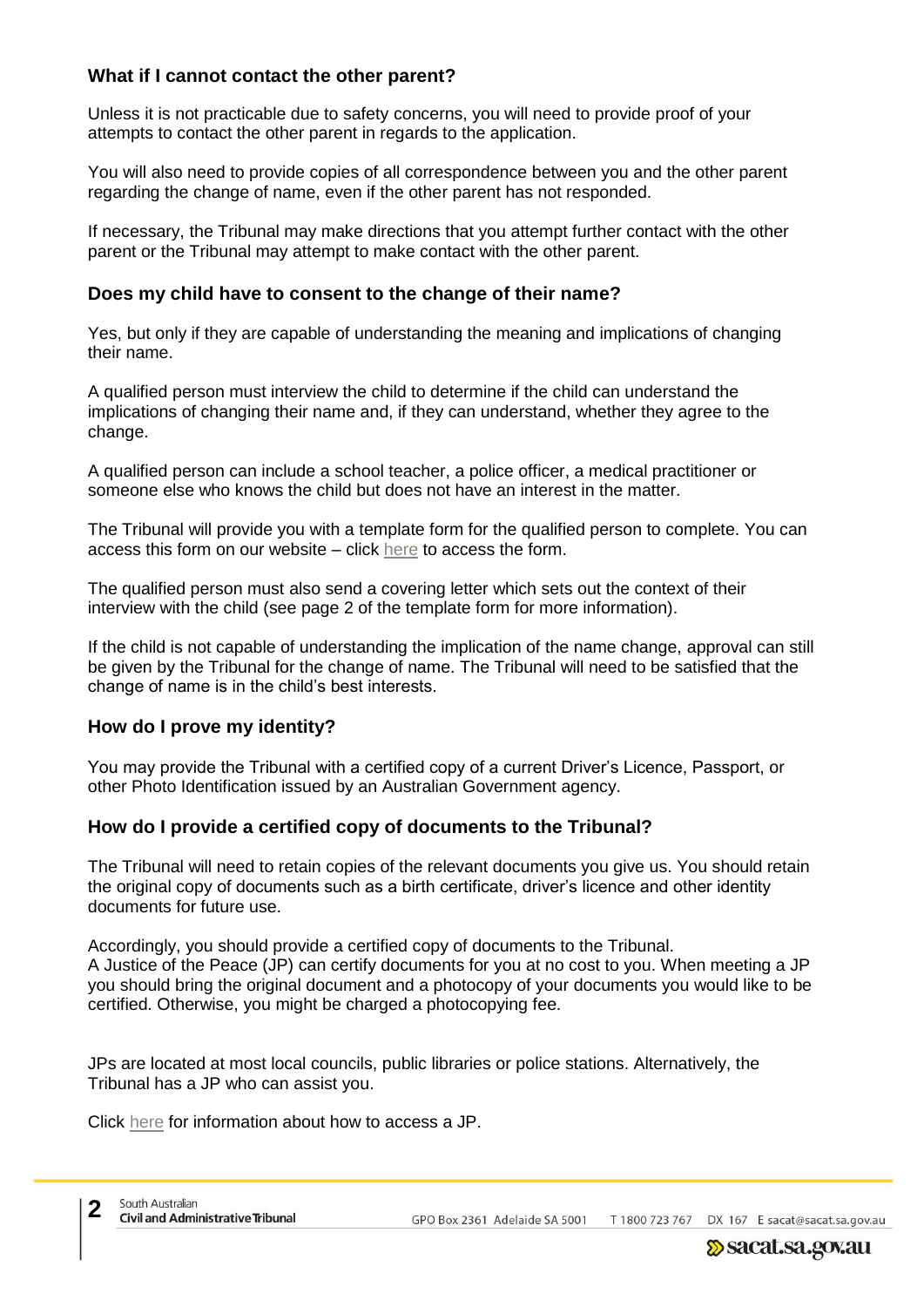# **How do I prove my child has been living in South Australia?**

You can provide documents to the Tribunal that indicate your child's place of residence.

These documents may include:

- School reports, school invoices, childcare/preschool fees;
- Centrelink family payment advices; or
- Healthcare statements.

This is not an exhaustive list. Any document that indicates your child has been residing in South Australia will be considered.

# **What if my child was born in a different State or Territory?**

If your child was born in Australia but not in South Australia, you must direct your enquiry to the relevant Births, Deaths and Marriages Registry in the State or Territory of the child's birth.

#### **What do I need to provide to the Tribunal in support of my application relating to a death?**

For applications relating to the registration of a death or correction of registrable information about a death, you must provide:

- The full name and address of the deceased;
- Proof of your identity;
- Proof of your relationship with the deceased; and
- A copy of the death certificate (if applicable).

# **Reviewing a decision made by the Registrar of Births, Deaths and Marriages**

If you are in receipt of a decision made by the Registrar of Births, Deaths and Marriages, you may have the right to have that decision reviewed by the Tribunal. When lodging your application for review you must provide the Tribunal with a copy of the decision you are seeking to review.

## **Fees and charges**

Fees can be paid on-line at the time of lodging your application. Please check the SACAT website for current information on fees and fee waiver options:

If you have a Commonwealth concession card you may be entitled to a reduction of the fee, or if you can provide documentation to prove you are experiencing financial hardship, the Tribunal will consider a request to waive the fee in full.

No action will be taken in respect of your application until the applicable fee has been paid or waived by the Tribunal.

There is an option to 'pay later' on the application form. If you select this option, the Tribunal will send you an invoice for payment. The payment must be made within the timeframe specified on the invoice (usually 7 days) or your application will be stayed.

When an application is stayed it means that the Tribunal will take no further steps to progress your application.